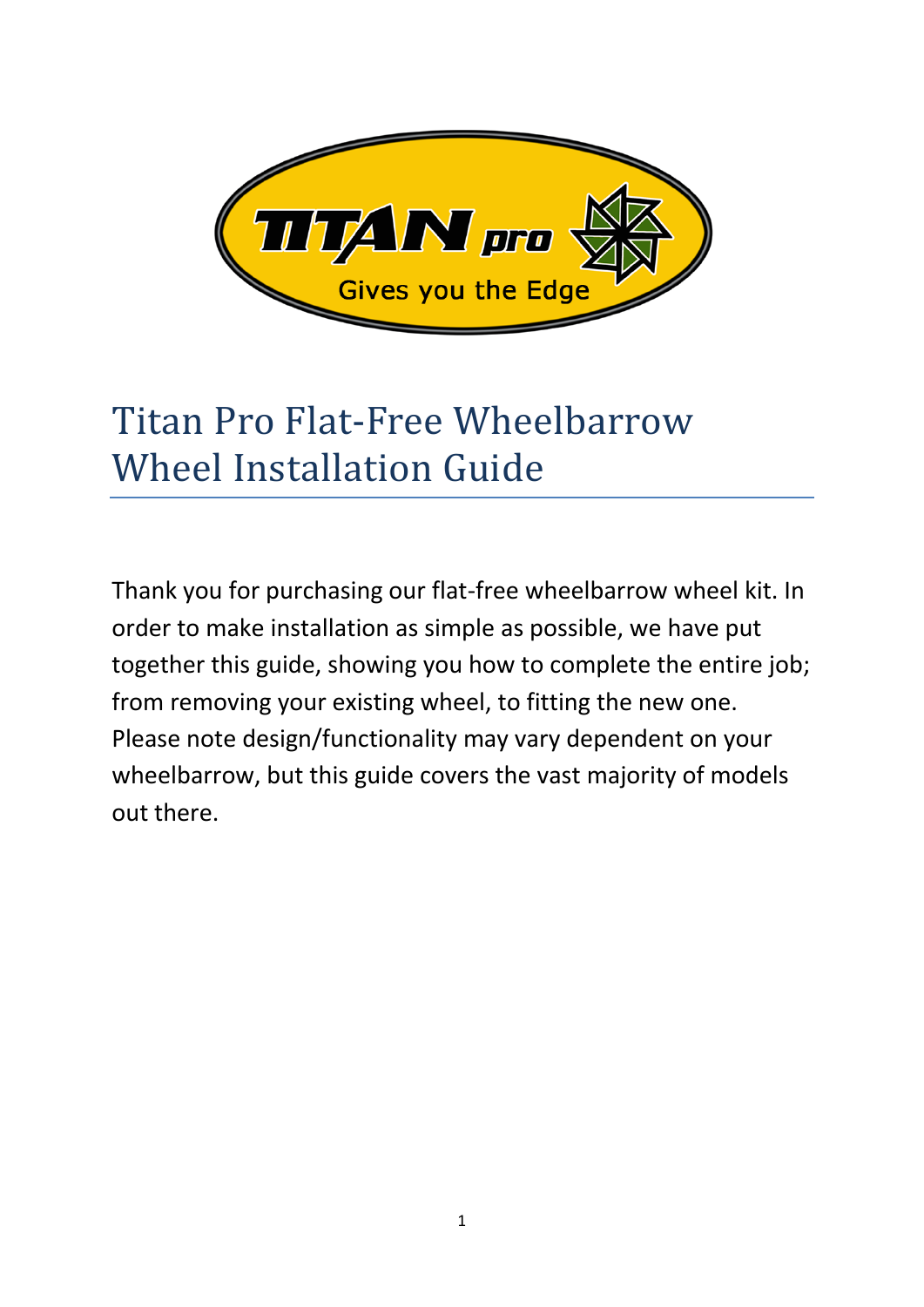This wheel comes with an adapter kit, with a number of spacers (for adjusting the hub length) and bushings for your axle. This is suitable for a number of different tyre sizes – included, but not limited to:

- $-4.80 / 4.00$ -"
- $-4.00-8''$
- $\bullet$  3.50 / 2.50-8"
- Many other sizes!

Please see below further information on the spacers and bushings contained.

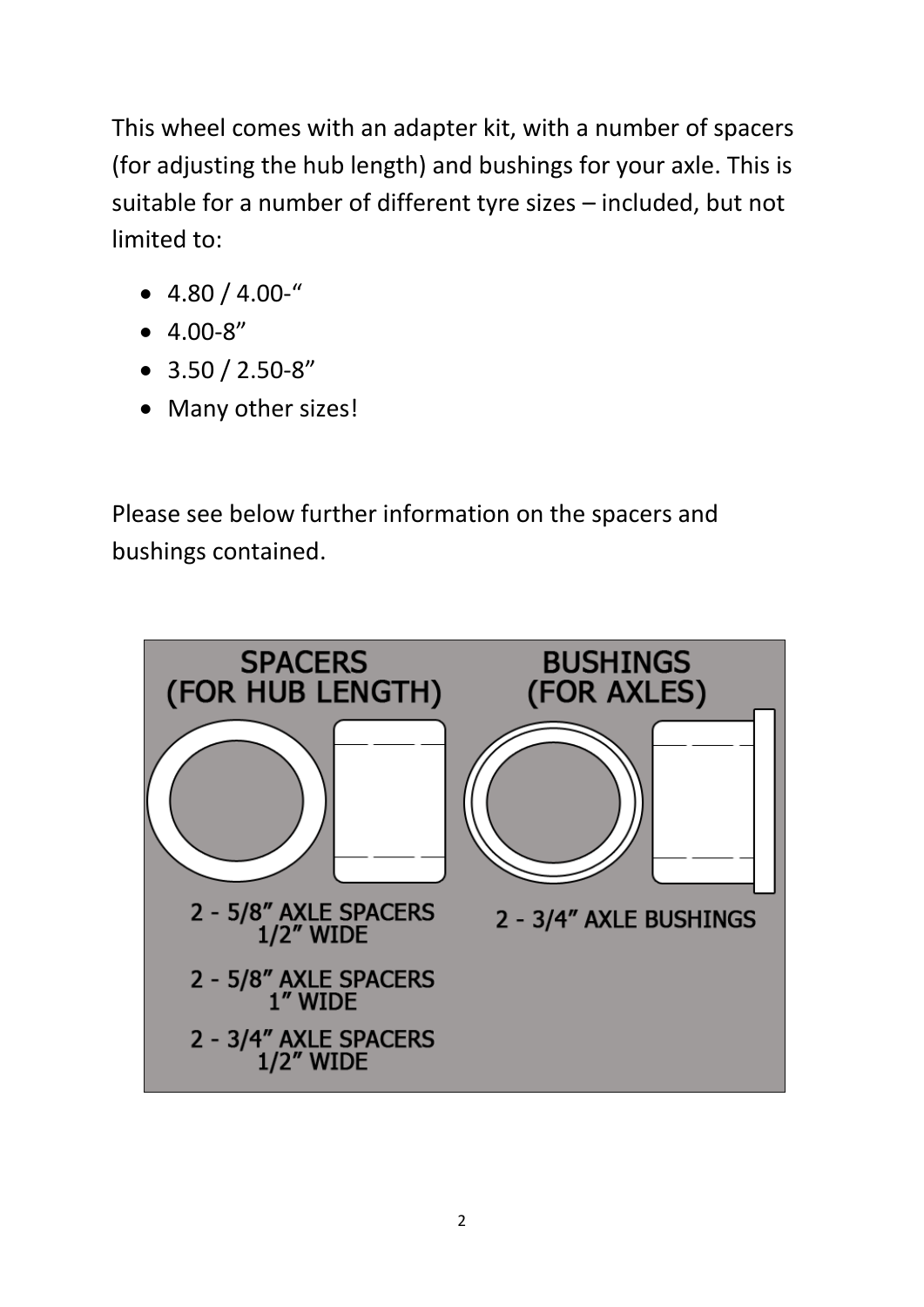## **Step 1 – Remove the existing wheel from your wheelbarrow**



The first step is to remove the old tyre from your wheelbarrow. To do so, you should detach the axle brackets, and take off the old wheel/tyre.

#### **Step 2 – Measure the length of your hub**



The second step is to use a tape measure to find the length of the hub. This is done by putting the tape through the axle hole to find the length, to determine how many spacers you need.

#### **Step 3 – Measure the diameter of the axle**



| The third step is measure the |
|-------------------------------|
| diameter of your axle.        |
|                               |
|                               |
|                               |